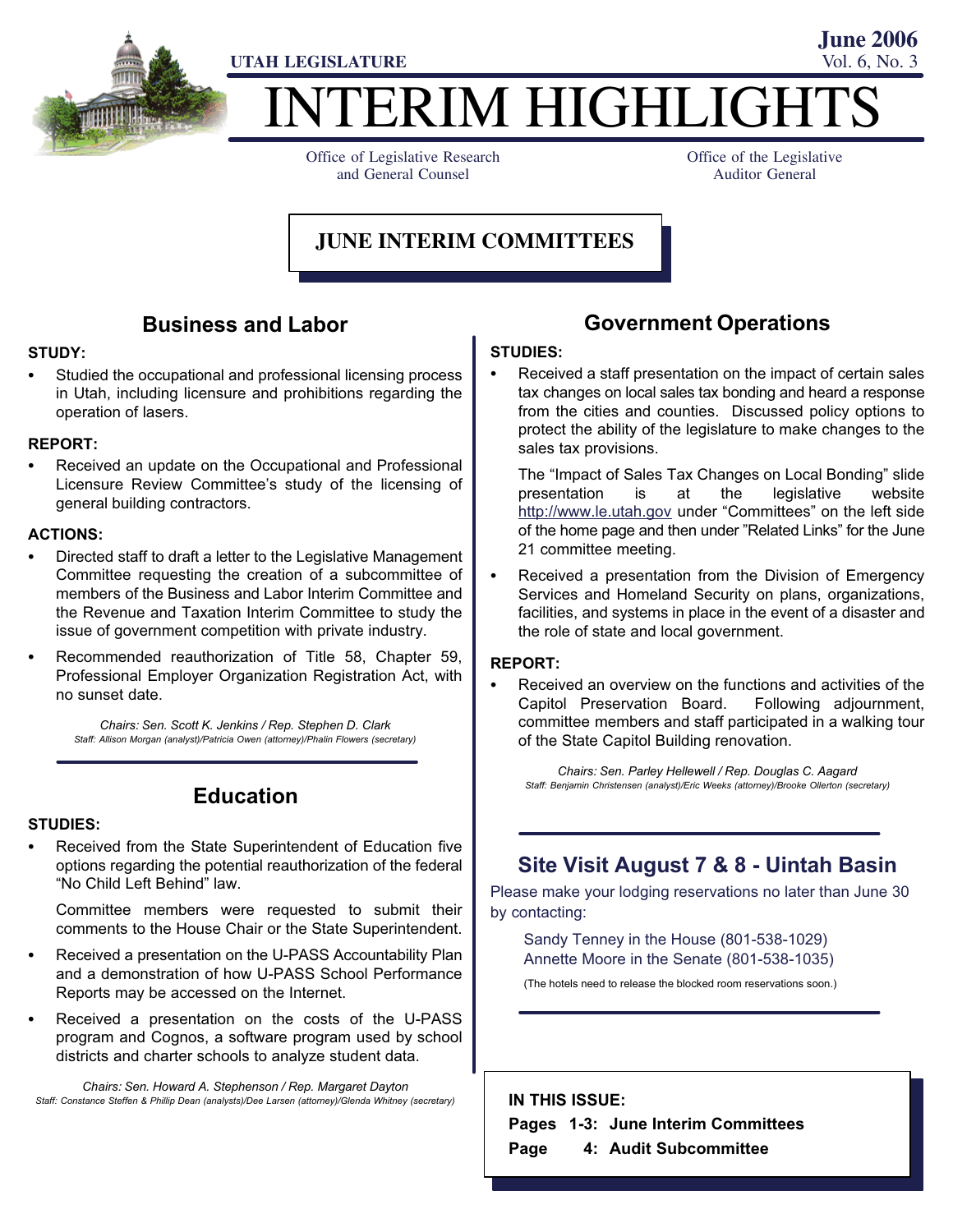#### Health and Human Services

## STUDIES:<br>-

- Reviewed recently passed Massachusetts legislation providing for universal health care coverage by 2009.
- Considered whether aspects of the Massachusetts approach are applicable to Utah.
- Discussed access to health insurance in the individual market, including whether insurance carriers should be prohibited from denying coverage when a policy is subsidized by the enrollee's employer.

Chairs: Sen. Allen M. Christensen / Rep. Bradley G. Last Staff: Mark Andrews (analyst)/Catherine Dupont, Thomas Vaughn (attorneys)/Joy Miller (secretary)

#### **Judiciary**

## REPORT:<br>-

 Received a report and discussed draft legislation regarding extending the ability to obtain a protective order to victims of dating violence.

## ACTION:

 Voted to extend the sunset date of Section 78−9−101, "Practicing law without a license prohibited – Exceptions," for five years, until 2012.

Chairs: Sen. David L. Thomas / Rep. James A. Ferrin Staff: Jerry Howe (analyst)/Esther Chelsea−McCarty (attorney)/Brooke Ollerton (secretary)

## Law Enforcement and Criminal Justice

## STUDIES: -

- Received presentations from staff, the Salt Lake County District Attorney's Office, and the Utah Sentencing Commission on Utah's sentencing structure and the differences between Utah's sex offender laws and Florida's -Jessica's Law," which was passed in 2005.
- Received information from private parties regarding proposed changes to the Utah Code regarding the authority of private security officers. Also received comments from the Department of Public Safety.

## REPORTS:<br>—

- The Disability Law Center (DLC) reported results of its investigation on access to programming for inmates with mobility impairments at Department of Corrections (UDC) facilities. The DLC found appropriate access is provided by the UDC.
- UDC presented information regarding the prison offender population, including the growth in drug offense commitments, the sex offender population, recidivism, the impact of treatment on offender disposition, and the costs of housing 322 non−US citizens in Utah prisons.

Chairs: Sen. D.C. Buttars / Rep. DeMar "Bud" Bowman Staff: Stewart E. Smith (analyst)/Susan Creager Allred (attorney)/Wendy Bangerter (secretary)

## Medicaid

# STUDIES: -

- Received staff briefings on the Utah's Medicaid program.
- Reviewed survey instruments prepared to collect data on Medicaid and other programs regarding health and human services.
- Received input from the Department of Health.

(This committee met on June 14, 2006.)

Chairs: Sen. Sheldon L. Killpack / Rep. Merlynn T. Newbold Staff: Mark Andrews (analyst)/Leif Elder (analyst) William Greer (fiscal analyst)/Derek Byrne (fiscal analyst) Stan Eckersley (fiscal analyst)//Debbie Headden (fiscal analyst) Thomas Vaughn (attorney)/Catherine Dupont (attorney)//Phalin Flowers (secretary)

#### Natural Resources, Agriculture, and Environment

## STUDIES:<br>--

- Discussed alternative funding sources for capital improvement and operational maintenance costs at Utah's state parks.
- Discussed legislation that would establish notice, compensation, use, and bonding requirements for the operator of an oil or gas operation on a surface owner's property.

#### REPORT:<br>-

 Received a report from the Department of Transportation and the Division of Wildlife Resources concerning the responsibility and costs for removal of dead animals from state highways.

> Chairs: Sen. Thomas V. Hatch / Rep. Roger E. Barrus Staff: Brian Allred (analyst)/Emily R. Brown (attorney)/Joy Miller (secretary)

## Political Subdivisions

## REPORTS:

- Received an update on the rewrite of statutes regarding independent special districts.
- Received an update from the City School Districts Ad Hoc Workgroup which is discussing issues regarding the implementation of H. B. 77 "School District Boundaries" (2006 General Session).

Chairs: Sen. Carlene M. Walker / Rep. Brad L. Dee Staff: Joseph Wade (analyst)/Robert Rees (attorney)/Wendy Bangerter (secretary)

#### General Session Dates and Deadlines on the Web

Utah's General Session dates and deadlines are on the legislative website (<u>www.le.utah.gov</u>). Under "Quick Links" in the right column, select "Dates of Interest" and "General Session Dates".

The links provide reference dates for various legislative session years, including the first and last days of the selected session, the last day to request bills and the general effective date for bills.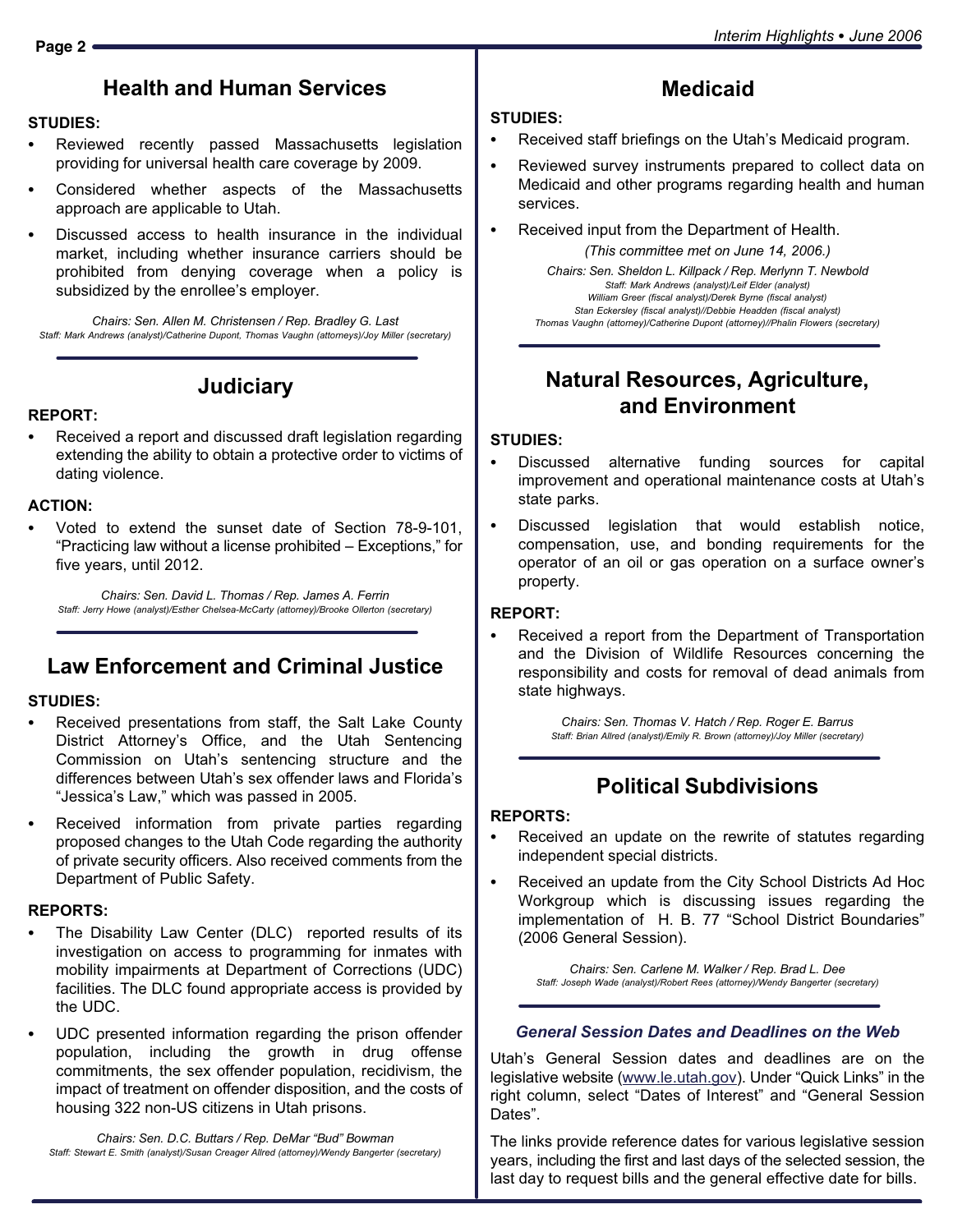## Public Utilities and Technology

## REPORTS:<br>—

- Received a report from the Utah Committee of Consumer Services and the Department of Commerce on the nation−wide search process and criteria for selecting a new committee director.
- Received a report from the Utah Technology Council regarding the Council's history and its promotion of development of Utah's technology industries.

The report noted that there over 3,700 technology companies employing nearly 60,000 Utahns with average wages 66% higher than the statewide nonagricultural average.

The report also identified a rapidly growing Utah technology employment market but a shortage of trained technology workers.

Venture capital to support Utah's technology industry is also growing with an increase from only two companies in the early 1980s to over ten today with approximately \$1 billion under management.

 Received a report from the newly created Utah Science, Technology, and Research Initiative (USTAR) Board regarding the need for development of Utah's science and technology assets.

The report identified research focus areas such as cancer−related drug development and treatment, in vitro diagnostics, neurological disease pharmaceuticals, and health information delivery as valuable for Utah's future.

Chairs: Sen. Gregory S. Bell / Rep. Sheryl L. Allen Staff: Richard North (analyst)/Christopher Parker (attorney)/Tracey Fredman (secretary)

## Revenue and Taxation

## STUDIES:<br>-

- Reviewed draft legislation modifying the age and length−based uniform fees imposed on sailboats, canoes, utility boats, pontoon boats, and collapsible inflatable vessels.
- Reviewed a proposal to grant an individual income tax credit to physicians and registered nurses who donate their services to health care clinics that provide uncompensated care.
- Reviewed a proposal to grant an individual income tax credit to persons who make donations of art to the Alice Art Collection, named after Alice Merrill Horne.

## REPORT:<br>-

 Received a report on recent economic activity in Utah and on state revenue collection trends.

(Continued next column)

Individual income tax collections for the first 11 months of FY 2006 exceed the 12 month forecast by \$25 million, corporate income tax collections for the same period exceed forecasts by \$50 million, and sales and use tax collections are growing faster than forecasted.

Chairs: Sen. Curtis S. Bramble / Rep. Wayne A. Harper Staff: Bryant Howe & Phillip Dean (analysts)/Rebecca Rockwell & Angela D. Oakes (attorneys) Phalin Flowers (secretary)

#### **Transportation**

## STUDIES: -

- Studied transportation funding needs for new highway capacity projects, including the impact of the new transportation funds provided by the Legislature.
- Studied whether transportation needs in various state areas will be adequately addressed through the prioritization process for new transportation capacity projects and other funding mechanisms.

## REPORTS: -

- Received a report from Utah Department of Transportation (UDOT) concerning the prioritized new highway capacity projects.
- Received a report from UDOT on the additions to and deletions from the state highway system currently under consideration.

Chairs: Sen. Sheldon L. Killpack / Rep. Joseph G. Murray Staff: Mark Steinagel (analyst)/Shannon Halverson & Christopher Parker (attorneys) Tracey Fredman (secretary)

#### Workforce Services & Community and Economic Development

## STUDIES:<br>--

- Discussed whether officers of small S corporations should be required to contribute to the Utah Unemployment Insurance Fund.
- Discussed the Horizon Card program, which is a method of receiving public assistance, and eliminating potential program abuses.
- Discussed a proposal to increase the number of persons using the Primary Care Network premium subsidy from 1,000 to 5,000 workers.

## REPORTS:<br>—

- Received a report from the Department of Workforce Services on the increased costs of offering the General Assistance Program and discussed options for addressing funding shortfalls that could remove 600 disabled persons from the program.
- Received from the Department of Workforce Services' Office of Work and Family Life a summary of a recent study on the economic impact of Utah's child care industry.